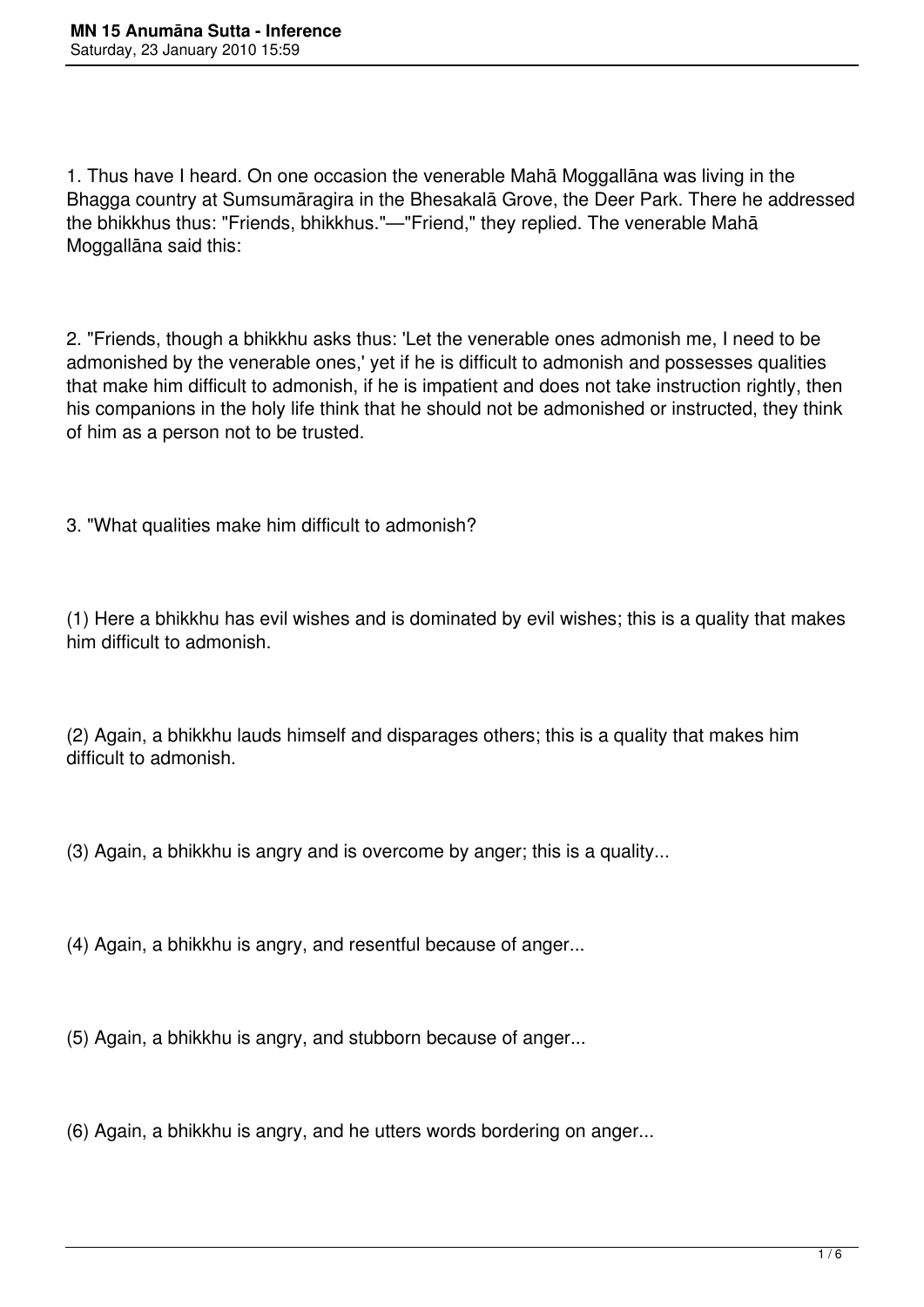(7) Again, a bhikkhu is reproved, and he resists the reprover...

(8) Again, a bhikkhu is reproved, and he denigrates the reprover...

(9) Again, a bhikkhu is reproved, and he counter-reproves the reprover...

(10) Again, a bhikkhu is reproved, and he prevaricates, leads the talk aside, and shows anger, hate, and bitterness...

(11) Again, a bhikkhu is reproved, and he fails to account for his conduct...

(12) Again, a bhikkhu is contemptuous and insolent...

(13) Again, a bhikkhu is envious and avaricious...

(14) Again, a bhikkhu is fraudulent and deceitful...

(15) Again, a bhikkhu is obstinate and arrogant...

(16) Again, a bhikkhu adheres to his own views, holds on to them tenaciously, and relinquishes them with difficulty; this is a quality that makes him difficult to admonish.

"Friends, these are called the qualities that make him difficult to admonish.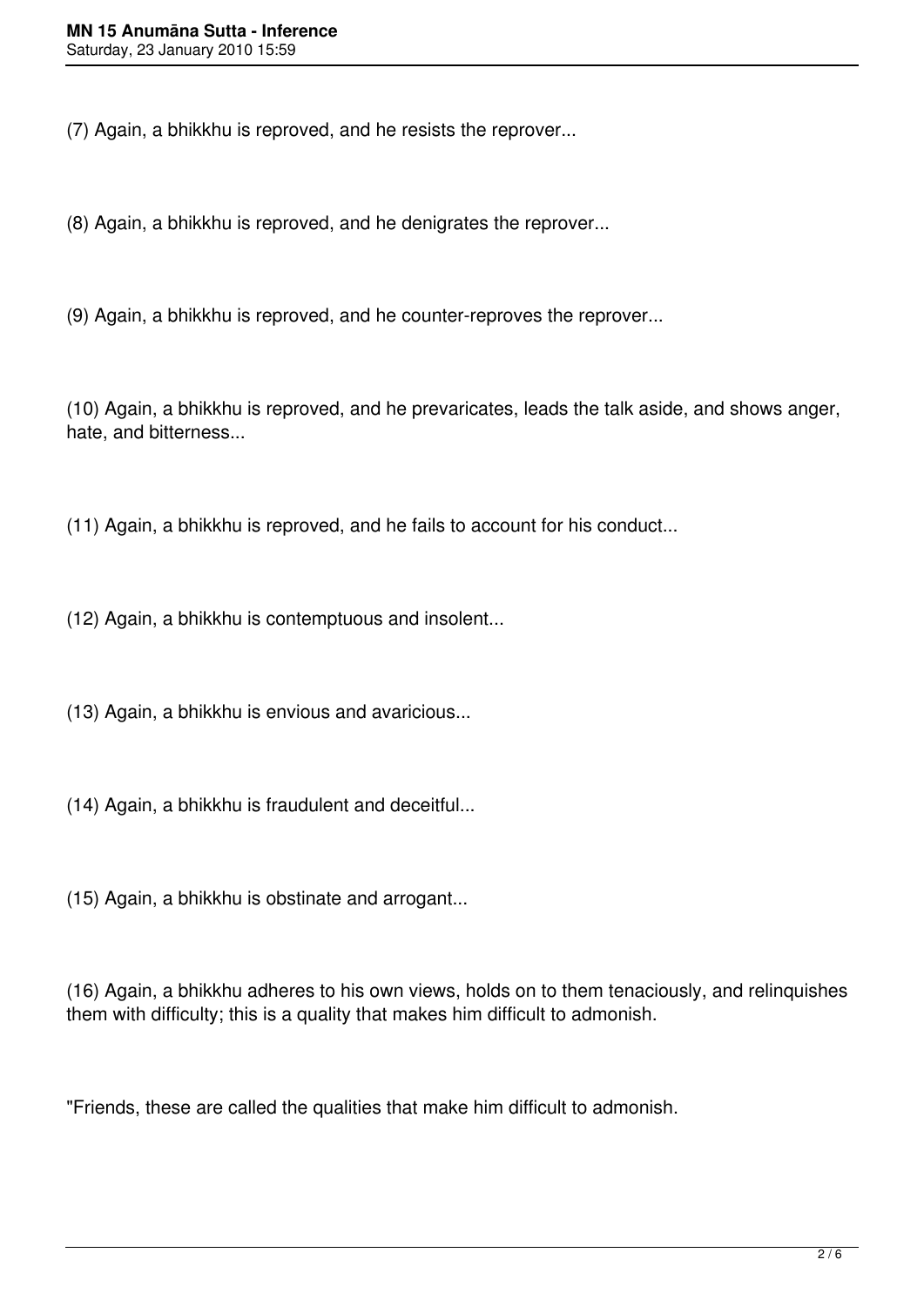4. "Friends, though a bhikkhu does not ask thus: 'Let the venerable ones admonish me; I need to be admonished by the venerable ones,' yet if he is easy to admonish and possesses qualities that make him easy to admonish, if he is patient and takes instruction rightly, then his companions in the holy life think that he should be admonished and instructed, and they think of him as a person to be trusted.

5. "What qualities make him easy to admonish?

(1) Here a bhikkhu has no evil wishes and is not dominated by evil wishes; this is a quality that makes him easy to admonish.

(2) Again, a bhikkhu does not laud himself nor disparage others; this is a quality...

(3) He is not angry nor allows anger to overcome him...

(4) He is not angry or resentful because of anger...

(5) He is not angry or stubborn because of anger...

(6) He is not angry, and he does not utter words bordering on anger...

(7) He is reproved, and he does not resist the reprover...

(8) He is reproved, and he does not denigrate the reprover...

(9) He is reproved, and he does not counter-reprove the reprover...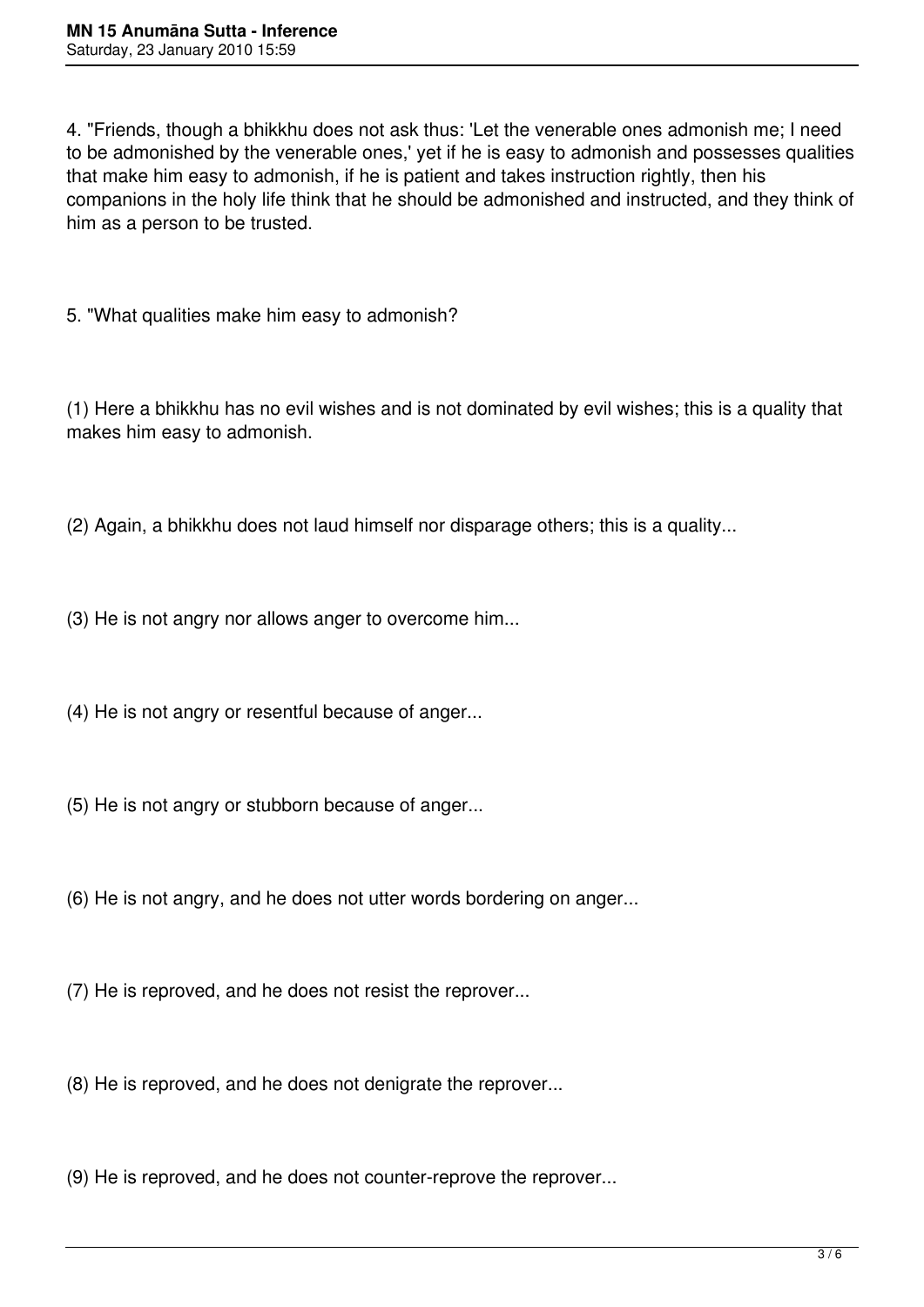(10) He is reproved, and he does not prevaricate, lead the talk aside, and show anger, hate, and bitterness...

(11) He is reproved, and he does not fail to account for his conduct...

(12) He is not contemptuous or insolent...

(13) He is not envious or avaricious...

(14) He is not fraudulent or deceitful...

(15) He is not obstinate or arrogant...

(16) Again, a bhikkhu does not adhere to his own views, hold on to them tenaciously, and he relinquishes them easily; this is a quality that makes him easy to admonish.

"Friends, these are called the qualities that make him easy to admonish.

6. "Now, friends, a bhikkhu ought to infer about himself in the following way:

(1) 'A person with evil wishes and dominated by evil wishes is displeasing and disagreeable to me. If I were to have evil wishes and be dominated by evil wishes, I would be displeasing and disagreeable to others.' A bhikkhu who knows this should arouse his mind thus: 'I shall not have evil wishes and be dominated by evil wishes.'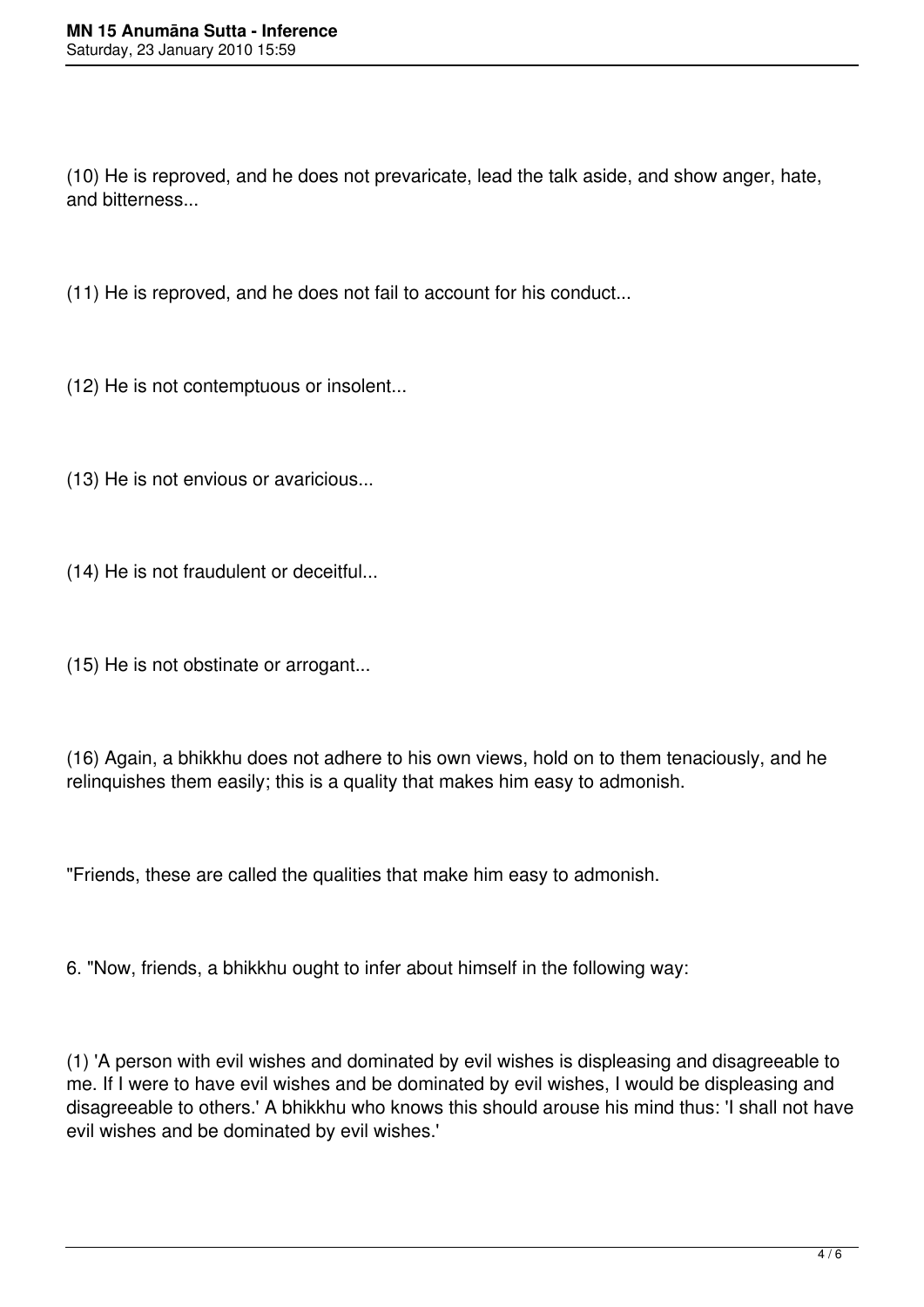(2-16) 'A person who lauds himself and disparages others......A person who adheres to his own views, holds on to them tenaciously, and relinquishes them with difficulty is displeasing and disagreeable to me. If I were to adhere to my own views, hold on to them tenaciously, and relinquish them with difficulty, I would be displeasing and disagreeable to others.' A bhikkhu who knows this should arouse his mind thus: 'I shall not adhere to my own views, hold on to them tenaciously, and I shall relinquish them easily.'

7. "Now, friends, a bhikkhu should review himself thus:

(1) 'Do I have evil wishes and am I dominated by evil wishes?' If, when he reviews himself, he knows: 'I have evil wishes, I am dominated by evil wishes.' then he should make an effort to abandon those evil unwholesome states. But if, when he reviews himself, he knows: 'I have no evil wishes, I am not dominated by evil wishes,' then he can abide happy and glad, training day and night in wholesome states.

(2-16) Again, a bhikkhu should review himself thus: 'Do I praise myself and disparage others?'......'Do I adhere to my own views, hold on to them tenaciously, and relinquish them with difficulty?' If, when he reviews himself, he knows: 'I adhere to my own views...,' then he should make an effort to abandon those evil unwholesome states. But if, when he reviews himself, he knows: 'I do not adhere to my own views…,' he can abide happy and glad, training day and night in 'wholesome states.

8. ''Friends, when a bhikkhu reviews himself thus, if he sees that these evil unwholesome states are not all abandoned in himself, then he should make an effort to abandon them all. But if, when he reviews himself thus, he sees that they are all abandoned in himself, then he can abide happy and glad, training day and night in wholesome states.

"Just as when a woman—or a man—young, youthful, fond of ornaments, on viewing the image of her own face in a clear bright mirror or in a basin of clear water, sees a smudge or a blemish on it, she makes an effort to remove it, but if she sees no smudge or blemish on it, she becomes glad thus: 'It is a gain for me that it is clean'; so too when a bhikkhu reviews himself thus…then he can abide happy and glad, training day and night in wholesome states."

That is what the venerable Mahā Moggallāna said. The bhikkhus were satisfied and delighted in